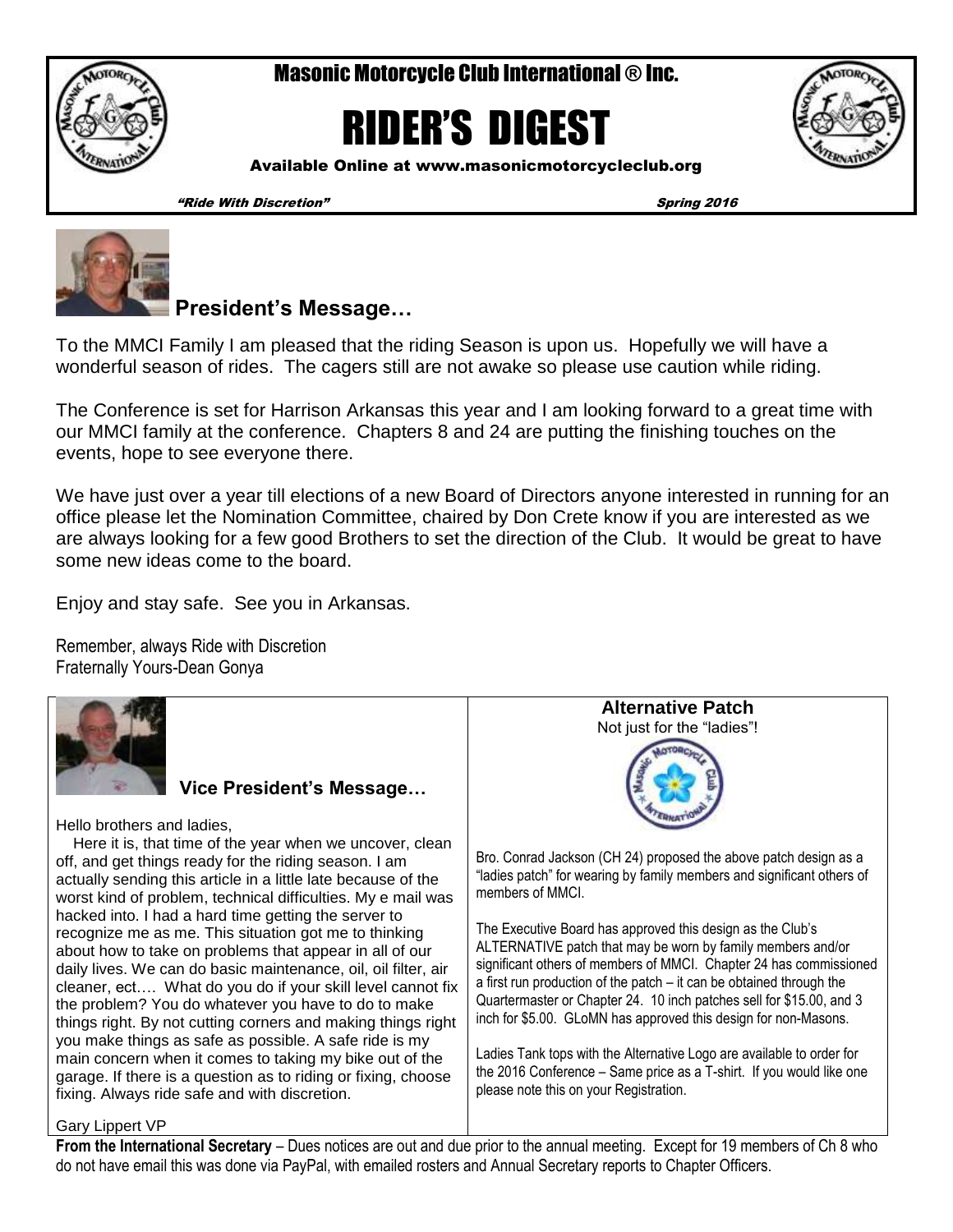### **Executive Board Meeting April 9th, 2016 – Quality Inn, Apalachin, NY**

President Dean Gonya called the meeting to order at 4:00 PM EST. All International Officers were present in person of via conference line with the exception of Lifetime Trustee Rich Kovac, Treasurer George Detweiler, 6 year Trustee Ken White, 4 year Trustee Randy Headdings, and Honorary Trustee Ron Ferraro. Chapters attending were: 1, 8, 12, 14, 24, and 25. After the opening prayer and pledge to the flag a motion to approve the minutes of the Annual Meeting, as published, was moved and approved.

### **Officers Reports**:

- President Welcomed all present.
- Vice President Will provide his report with the Conference Committee
- Secretary Due to issues with his ISP the Club's email address for the International Secretary has changed to [MMCI.Secretary@gmail.com.](mailto:MMCI.Secretary@gmail.com) Expenses since the last meeting were \$17.43. Dues notices will be out by May 1<sup>st</sup>. Chapter 37 has already paid their dues through 2017.
- Treasurer No report. He is absent this evening due to the death of his mother. A moment of silence was had for George and his family.
- Trustees Nothing to report.

### **Committee Reports**:

The following Committees had no reports to present - By-Laws (Hal Elwell); Safety (Tom Boyle); Nominations (Don Crete); Audit (Gordy Rudd); Finance (George Detweiler); Grievance (Neal Forbes); Positive Growth &Retention (Ken White).

- Membership (Kent Dorney) Regarding the former Chapter 45 in Italy, it is alive only through the efforts of one member who has paid his dues through 2018. One new CH 8 member, no inquiries regarding the formation of new Chapters.
- Web Site (Doug Kelly/Mark Dreyer) has been in contact with Mark, it has been working well. Will expand Secretary access to change webpages.
- Quartermaster (Don Crete) completed an inventory, small variances noted.
- Death Benefit (Dick Morse): Reported the passing of three members of the Club since the International Convention; Cliff Wilson, Chapter # 1, Past International President and International Quartermaster; Philip Farraro, Chapter # 8; and James E. Donivan, Chapter # 51. The Committee appointed Gordon Rudd (CH 1) to fill the vacancy created by the passing of Bro. Cliff. The Committee would like to thank the members and Chapters who have donated extra funds over the years so we didn't have to go into our investments. Blessing and ride safe.
- Shiny Side Up (Connie Dorney) Missed Steve Owens illness due to her own. Has been in contact with Cliff Wilson's family regarding the memorial service – Neal Forbes is collecting stories and remembrances for Cliff's eulogy.

#### **Old Business**

Alternate Patch

President Dean Gonya wishes to stress that this is an Alternative Patch and not a "Ladies Patch" as it is acceptable for any family member or significant other of a member of the Club to wear.

CH 24 will source a supply of patches and coordinate with the Quartermaster regarding pricing. Will work with Mark Dreyer to have posted on the Club website. CH 24 will have the supply of patches until the Conference, then turnover to the Quartermaster.

Question regarding if the alternate design will be available for Conference shirts – Gordy will have a discussion with Ron and Shelia to determine feasibility.

Suggestion regarding if Club shirts will be offered with the Alternate patch. Survey membership to determine interest in the next newsletter.

- **Conference** 
	- o 2016 Monday night popcorn and movie night, Tuesday ride into Branson (show and ride the Ducks), Wednesday ice cream social, Thursday Annual Meeting and Banquet, Friday send-off breakfast.
	- Self-guided rides the balance of the week.
- 2017 Siren, WI: Gordy Aune, Jr. reports are preparations are well underway.

### **New Business**

- No new business
	- Next Meeting Date & Location Quality Inn Hotel and Convention Center Harrison Arkansas:
		- Executive Board Meeting either Tuesday evening (August 2nd), or Wednesday evening (August 3rd).
		- General Meeting: Thursday, August 4th, 08:30 10:30 AM

After the Closing Prayer the meeting was adjourned at 4:46 PM. Respectfully submitted, Kent A. Dorney, IS/PP.

## **MEMORIAL SERVICE for Bro. Cliff Wilson Past International President and Quartermaster**

### **Weekend of June 11th, 2016. Painesville, Ohio**

**Details to follow – to be posted on the Club's website and Shiny-Side Up emails**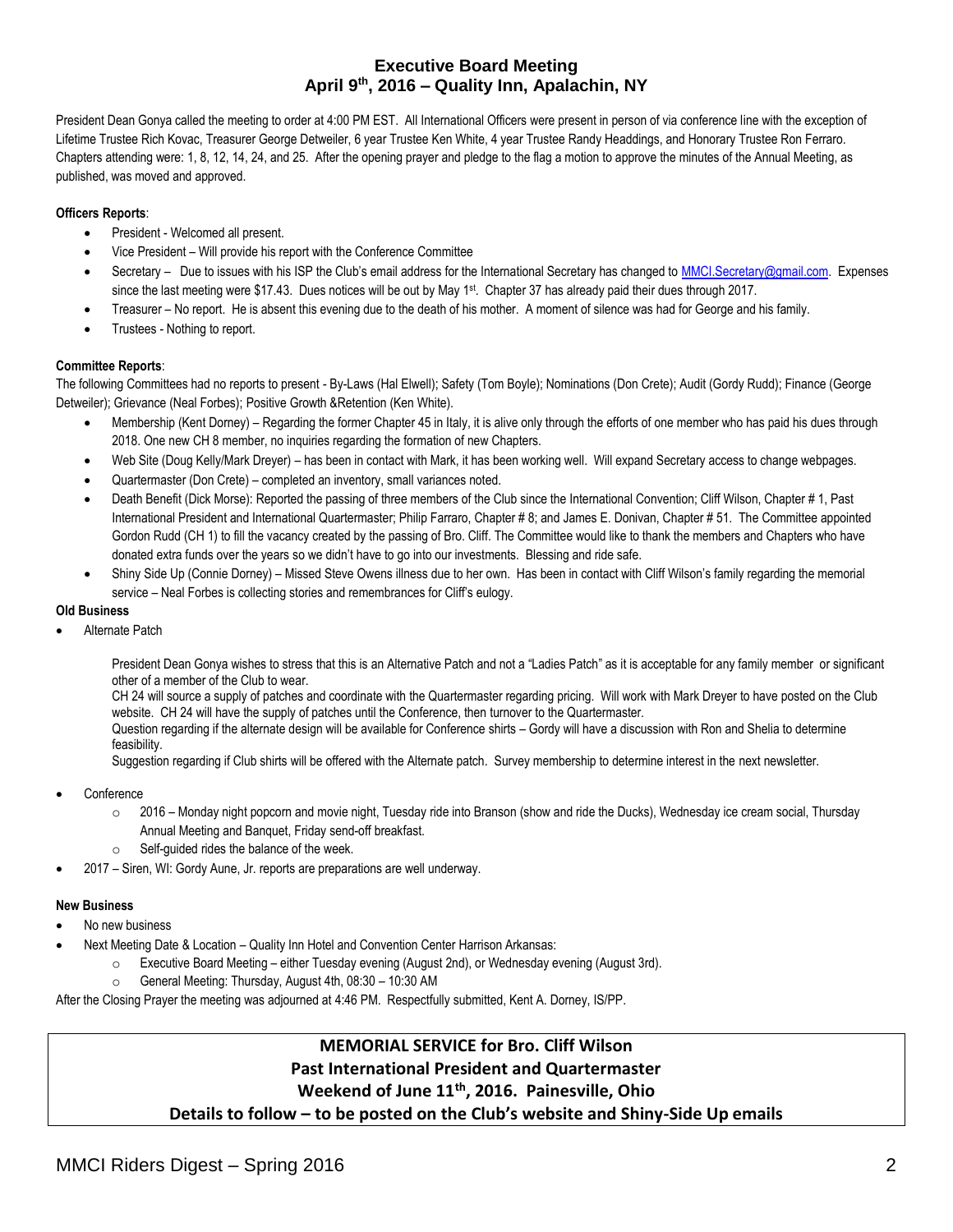# **MASONIC MOTORCYCLE CLUB INTERNATIONAL ® INC.**

**Executive Board, 2015 - 2017**

| <b>Elected Officers</b>                                                   | <b>Appointed Committees</b>                                                                     |  |  |  |  |  |
|---------------------------------------------------------------------------|-------------------------------------------------------------------------------------------------|--|--|--|--|--|
| President: Dean Gonya                                                     |                                                                                                 |  |  |  |  |  |
| 895 Park Avenue                                                           |                                                                                                 |  |  |  |  |  |
| Lock Haven, PA 17745                                                      |                                                                                                 |  |  |  |  |  |
| 570-769-3282                                                              |                                                                                                 |  |  |  |  |  |
| dirg46@yahoo.com                                                          |                                                                                                 |  |  |  |  |  |
| <b>Vice-President: Gary Lippert</b>                                       |                                                                                                 |  |  |  |  |  |
| 81164 Duck Creek Rd.                                                      | Audit: Gordy Rudd(Chair), Viggo Warmboe, John VanKirk                                           |  |  |  |  |  |
| Berlin Center, OH 44401                                                   |                                                                                                 |  |  |  |  |  |
| 330-565-1209                                                              | By-laws: Hal Elwell(Chair); Kent Dorney, PP; Lou Santos                                         |  |  |  |  |  |
| galipp@msn.com                                                            | Death Benefit Fund: Dick Morse (Chair),                                                         |  |  |  |  |  |
|                                                                           | Kent Dorney, Dick Foxen (Sec-Treas), Neal Forbes,                                               |  |  |  |  |  |
| Secretary: Kent Dorney, Past Pres.                                        | Gordy Rudd (Vice-chair) & Dean Gonya (Int. Pres.)                                               |  |  |  |  |  |
| 49 Simson Street                                                          |                                                                                                 |  |  |  |  |  |
| Tonawanda, NY 14150-2312<br>716-694-1595 / Cell: 716-531-2312             | Grievance: Neal Forbes (Chair); Jeff Killian; Kent Dorney                                       |  |  |  |  |  |
| <b>Ch8MMCI@verizon.net</b>                                                |                                                                                                 |  |  |  |  |  |
|                                                                           | Finance: George Detweiler (Chair); Kent Dorney, PP;                                             |  |  |  |  |  |
| <b>Treasurer: George Detweiler</b>                                        | Gordy Aune, Jr.                                                                                 |  |  |  |  |  |
| 15173 Holleyside Drive                                                    |                                                                                                 |  |  |  |  |  |
| Dumfries, VA 22025                                                        | Membership: Kent Dorney (Chair/PP); Doug Kelley, PP                                             |  |  |  |  |  |
| 703-670-2313                                                              |                                                                                                 |  |  |  |  |  |
| ghdetweiler@comcast.net                                                   | Nominations: Don Crete (Chair/PP); Ken White, PP; Dick<br>Morse                                 |  |  |  |  |  |
| 2 Year Trustee: Jeff Killian                                              |                                                                                                 |  |  |  |  |  |
| 4978 New Columbia Rd.                                                     | Positive Growth & Retention: Ken White (Chair/PP),                                              |  |  |  |  |  |
| New Columbia, PA 17856                                                    | John VanKirk                                                                                    |  |  |  |  |  |
| 570-568-7825                                                              |                                                                                                 |  |  |  |  |  |
| JKillian@dejazzd.com                                                      | Quartermaster: Cliff Wilson, PP                                                                 |  |  |  |  |  |
|                                                                           |                                                                                                 |  |  |  |  |  |
| 4 Year Trustee: Randy Headdings                                           | Safety: Tom Boyle (Chair); Cliff Wilson, PP; Robert Boss;                                       |  |  |  |  |  |
| 473 Jackson Twp. Rd.                                                      | Jeff Johnson                                                                                    |  |  |  |  |  |
| Herdon, PA 17830                                                          |                                                                                                 |  |  |  |  |  |
| 570-850-6327                                                              | Shiny Side Committee: Connie Dorney (Chair),<br>(Connie.62@verizon.net), Kim Crete, Karen Gonya |  |  |  |  |  |
| wheelierider1@tds.net                                                     |                                                                                                 |  |  |  |  |  |
|                                                                           | Website:                                                                                        |  |  |  |  |  |
| 6 Year Trustee: Kenneth White, Past Pres.                                 | Doug Kelley (Chair/PP), dougkelley@windstream.net                                               |  |  |  |  |  |
| 1621 Independence Ave North                                               | Mark Dreyer, mdreyer@usinternet.com                                                             |  |  |  |  |  |
| Golden Valley, MN 55427                                                   |                                                                                                 |  |  |  |  |  |
| 612-202-9653                                                              |                                                                                                 |  |  |  |  |  |
| mmci24.1@gmail.com                                                        |                                                                                                 |  |  |  |  |  |
|                                                                           |                                                                                                 |  |  |  |  |  |
| Honorary Trustee: Ronald Ferraro, Past Pres.<br>31087 Indian Mission Road |                                                                                                 |  |  |  |  |  |
| Millsboro, DE 19966                                                       |                                                                                                 |  |  |  |  |  |
| 302-947-4625                                                              |                                                                                                 |  |  |  |  |  |
| ronpferraro@yahoo.com                                                     |                                                                                                 |  |  |  |  |  |
|                                                                           |                                                                                                 |  |  |  |  |  |
| International Chaplain: Neal Forbes                                       |                                                                                                 |  |  |  |  |  |
| Lifetime Trustees: Doug Kelley, Richard Kovac, Richard Morse              |                                                                                                 |  |  |  |  |  |
| Didoro Digoot                                                             |                                                                                                 |  |  |  |  |  |

**Riders Digest…**

We are always looking for articles, please let us know what your Chapter is doing. Change of address, articles and material for publication to: **[MMCI.Secretary@gmail.com,](mailto:MMCI.Secretary@gmail.com)** or mail to: 49 Simson Street, Tonawanda, NY 14150.